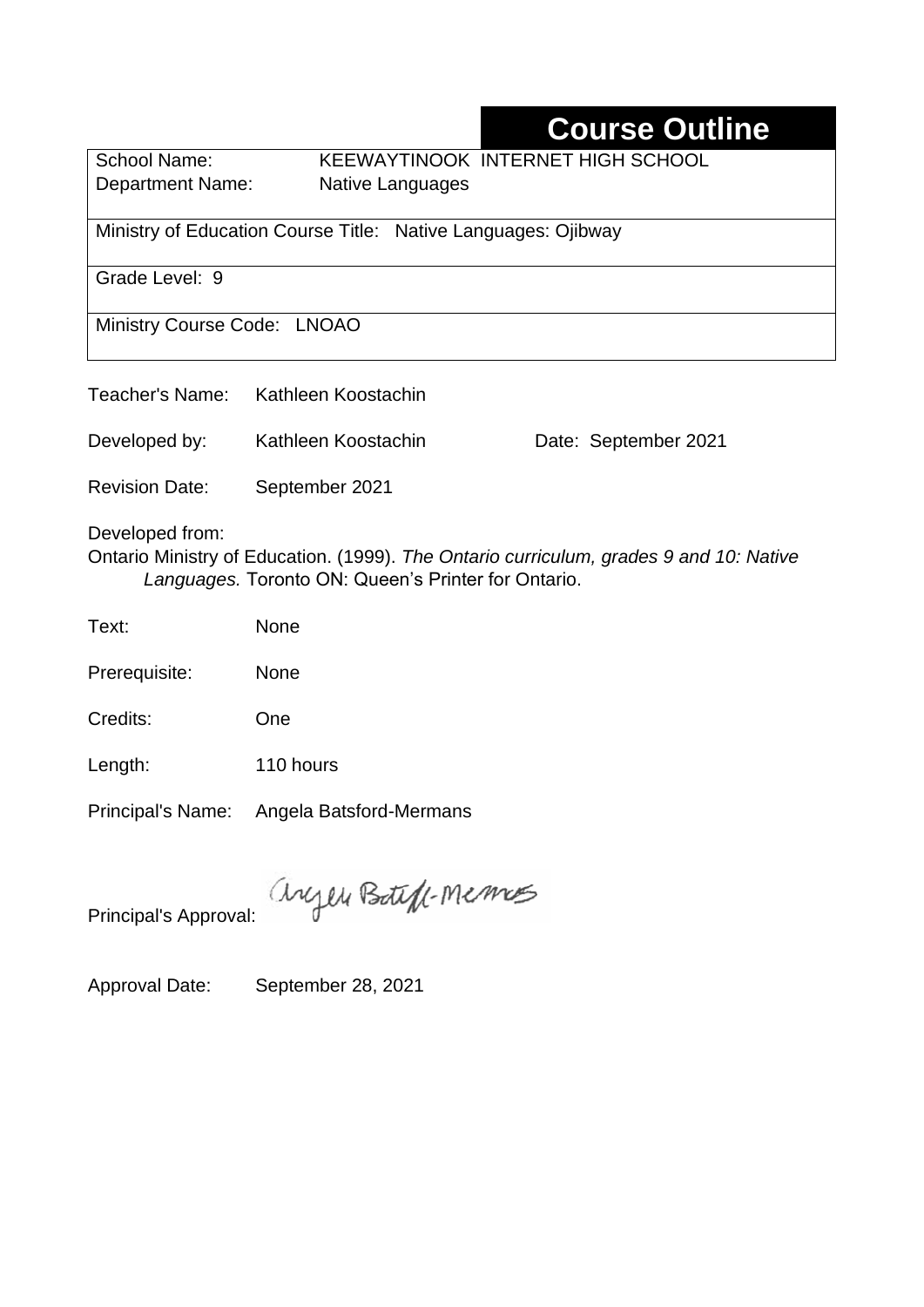## *Course Description/Rationale*

This course is open to the entire student body and will allow students who have no prior Native language experience to develop an appreciation for a Native language and culture, to explore and experience a unique world view, and to learn to speak a Native language. Students will use the language being studied for greetings and daily routines, become familiar with its writing and sound system, and practice basic vocabulary and phrases. Students will also use information technology during course-related activities.

# *Overall Curriculum Expectations*

#### **Oral Communication**

- Demonstrate basic listening skills;
- Converse on familiar topics in structured situations;
- Demonstrate an understanding of language structures and vocabulary in context;
- Demonstrate an awareness of Native oral traditions (e.g. Native legends, stories, songs);
- Use information technology to communicate in a Native language.

#### **Reading**

- Read simple material on familiar topics in structured situations;
- Recognize language patterns and vocabulary that have been learned through oral work;
- Read for comprehension of ideas;
- Demonstrate an understanding of language conventions and vocabulary in simple texts;
- use information technology to communicate in a Native language.

#### **Writing**

- Use a variety of simple and compound sentences;
- Write on familiar topics, expressing ideas clearly;
- Demonstrate accuracy in writing and a knowledge of linguistic conventions;
- Use information technology to communicate in a Native language;
- Communicate in a Native language with other students.

## *Course Content*

| <b>Unit</b>                             | Length   |           |
|-----------------------------------------|----------|-----------|
| 1. Introduction to Ojibway              | 27 hours |           |
| 2. Learning the Ojibway Language        | 26 hours |           |
| 3. Learning more about the Language     | 21 hours |           |
| 4. Arts                                 | 27 hours |           |
| 5. Media Works / Communications Project | 9 hours  |           |
|                                         | Total    | 110 hours |

## *Unit Descriptions*

#### **Unit 1 – Introduction to Ojibway**

This unit introduces students to the basic concepts of the Ojibway language. It is designed for beginner non-speakers to encourage learners to apply language skills in their everyday life, within their community and culture. Students will begin to develop their understanding of Syllabics and Roman Orthography for confidence building and for growth with speaking, listening, thinking for knowledge, reading and writing. Each lesson has the linguistic teachings for students to be provided with a variety of communication strategies, reading strategies, and writing strategies using the knowledge with the Parts of Speech.

#### **Unit 2 – Learning the Ojibway Language**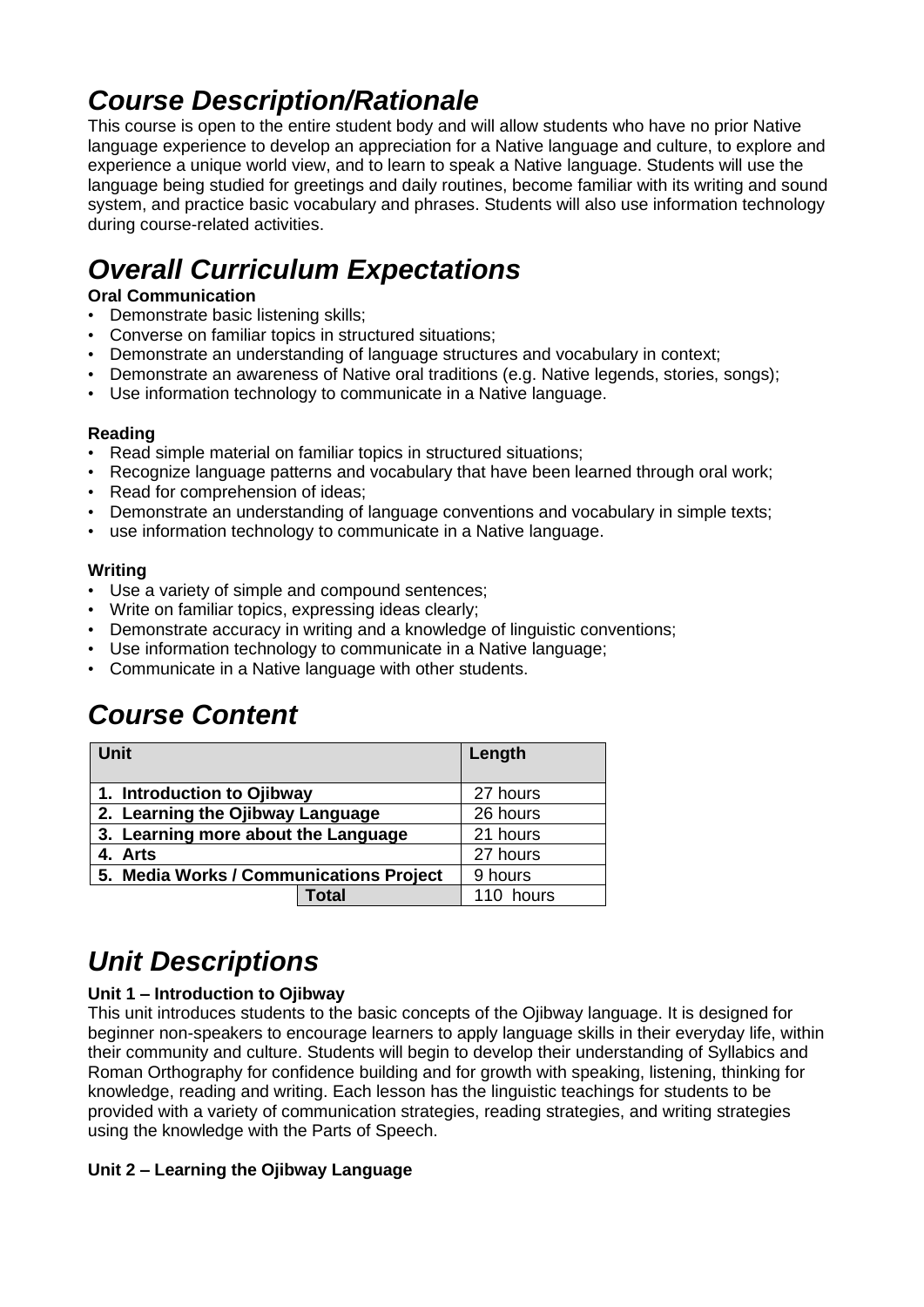This unit gives students more practice with the phonics of the orthography. Students work on learning more with the parts of speech using visual cues and audio to gain more understanding for word comprehension with vocabulary introduced and learned. A part of learning is for the learner to be encouraged to "see, hear, and speak" by using the media communication skills and recording a short dialogue to share with other learners and with instructors.

#### **Unit 3 – Learning more about the Language**

This unit will further learn the basic language linguistics through oral communication, reading, and writing using a variety of strategies to construct dialogues, simple sentences, using developed skills that have been learned throughout the course. This unit will cover transitive and intransitive verbs with gender concept, obviation, and paradigms to gain more basic Ojibway Language development.

#### **Unit 4 – Arts**

Students develop vocabulary and language skills through Native art forms while they acquire an appreciation for Indigenous culture, traditions, and history. Through the experience of hands-on activities, which may include painting, drawing, or storytelling. Students make connections to Native culture, values, and philosophies. A sense of personal identity emerges as students interact and communicate with others in their Native language.

#### **Unit 5 – Media Works / Communications Project**

This unit encompasses all that is learned in Units 1-4. The final product is a presentation that is individual and unique to each student. The final product will be an introduction of their community, and lifestyle. It will include all of the overall curriculum expectations, in written works, and oral communication. All of the steps in creating the project including the final product will be evaluated. The project will utilize language in a way that satisfies all strand requirements, including a component of media communication.

### *Teaching/Learning Strategies*

This course is organized into an eight-week series of lessons and activities that is presented to students in remote northern communities via the internet. The eighth week is used for course consolidation, review, and the final examination. Teacher and students communicate over the internet through timely activity feedback, emails, messages, video and audio calls. Classroom mentors assume the role of liaison between the teacher and student while also supporting a holistic approach to motivate, engage and support each individual student.

A variety of strategies will be used in the online delivery of this course. Some instructional strategies include:

- Direct instruction (on-line lecture)
- Descriptive feedback on Moodle and collaborating with on-site mentors.
- Audio Recordings with given feedback
- Discussion with students and on-site mentors
- Cooperative learning
- Guided-learning
- Constructing dialogues
- Word vocabulary sound clips
- Conversation duos
- Creating a storyboard
- Feedback comments
- Grammar exercises
- Illustrating constructed dialogues
- Independent study
- Knowledgeable community people
- Lexicon chart
- Lexicon/word list development<br>● Media videos (legends)
- Media videos (legends)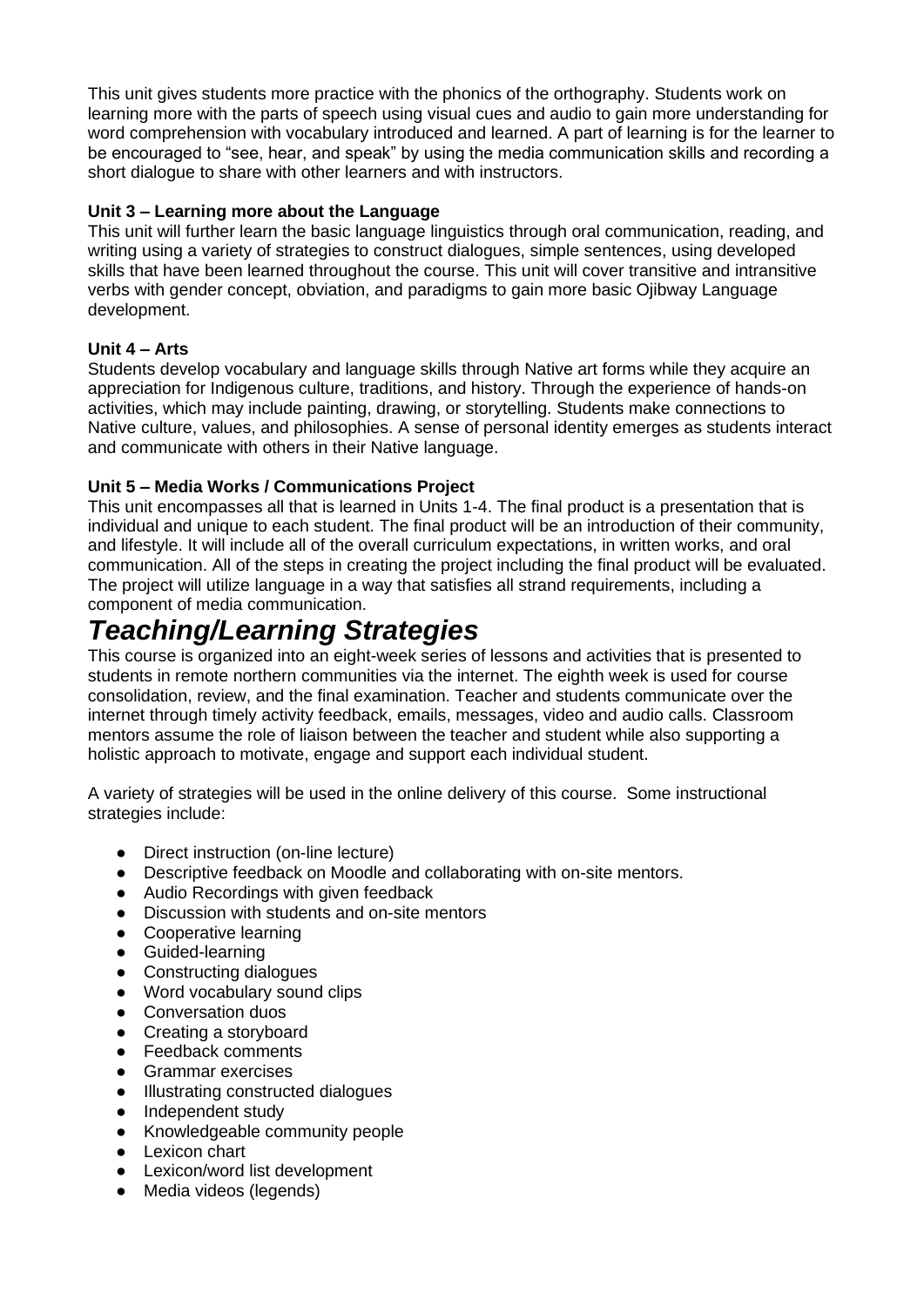- Word games
- Online dictionaries
- Oral presentation-audio recording
- Personal word lists
- Practical exercises
- Researching the internet
- Reading
- Storytelling and story writing
- Syllabic (vowel) sound chart
- Translation exercises
- Vocabulary lists for word development
- Instructor's audio recordings
- Student sound recording (oral communication)
- Structured discussion in student activities
- KOBE Learning Language Apps
- Students have the option to incorporate Land-based and cultural activities.
- Students have the option to do their oral recordings with fluent language speakers or members of their community.
- HP5 interactive lessons to enhance student learning engagement

Learning goals will be discussed at the beginning of each assignment and success criteria will be provided to students. The success criteria are used to develop the assessment tools in this course, including rubrics and checklists.

### *Evaluation*

The final grade will be determined as follows (Ontario Ministry of Education, 2010):

- Seventy per cent of the grade will be based on evaluation conducted throughout the course. This portion of the grade should reflect the student's most consistent level of achievement throughout the course, although special consideration should be given to more recent evidence of achievement.
- Thirty percent of the grade will be based on a final evaluation administered at or towards the end of the course. This evaluation will be based on evidence from one or a combination of the following: an examination, a performance, an essay, and/or another method of evaluation suitable to the course content. The final evaluation allows the student an opportunity to demonstrate comprehensive achievement of the overall expectations for the course (p. 41).

Ontario Ministry of Education. (2010). *Growing success: Assessment, evaluation and reporting in Ontario schools*. Toronto ON: Queen's Printer for Ontario.

| Type of<br><b>Assessment</b> | Category                    | <b>Details</b>                                                                                                                                            | Weigh<br>ting<br>(%) |
|------------------------------|-----------------------------|-----------------------------------------------------------------------------------------------------------------------------------------------------------|----------------------|
| <b>Term Work</b><br>(70%)    | Knowledge/<br>Understanding | Describe the various ways individuals meet their<br>basic food needs.<br>Explain the benefits of working for pay.                                         | 24                   |
|                              | Thinking                    | Analyse the impact of employment changes on<br>personal finances.<br>Compare the products and services offered by a<br>variety of financial institutions. | 11                   |
|                              | Communication               | Demonstrate the use of effective techniques for<br>making consumer complaints.<br>Clearly communicate the results of their inquiries.                     | 13                   |
|                              | Application                 | Evaluate retail shopping opportunities available<br>within their community as sources of basic<br>products and services.                                  | 22                   |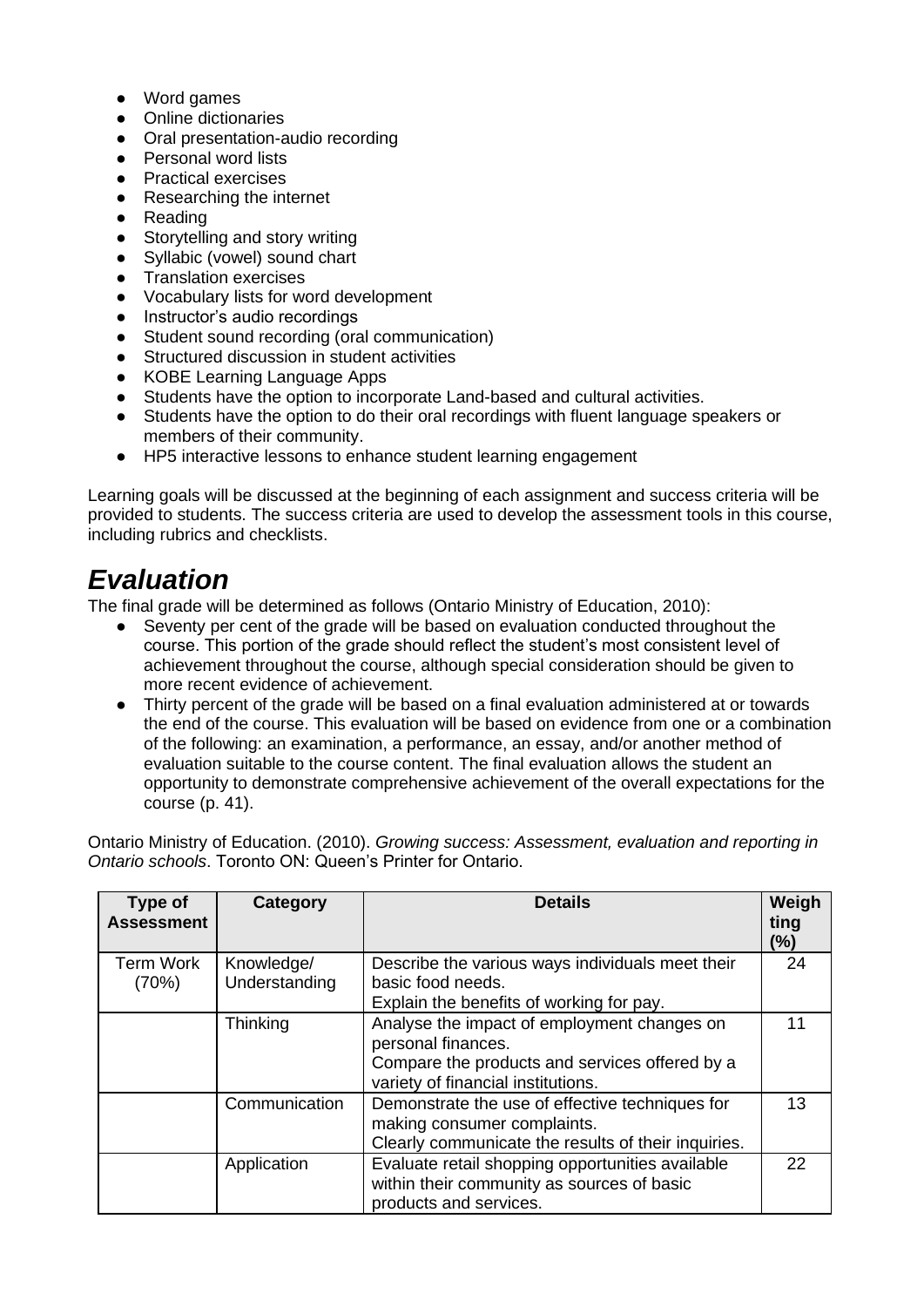|                              |                                  | Apply appropriate conflict-resolutions skills to<br>resolve interpersonal conflicts. |               |
|------------------------------|----------------------------------|--------------------------------------------------------------------------------------|---------------|
| Final<br>Evaluation<br>(30%) | Culminating<br>Activity<br>(15%) | Knowledge/Understanding                                                              | 3             |
|                              |                                  | Thinking                                                                             | 2             |
|                              |                                  | Communication                                                                        | 5             |
|                              |                                  | Application                                                                          | 5             |
|                              | Exam                             | Knowledge/Understanding                                                              | 3             |
|                              | (15%)                            | Thinking                                                                             | $\mathcal{P}$ |
|                              |                                  | Communication                                                                        | 5             |
|                              |                                  | Application                                                                          | 5             |
|                              |                                  | TOTAL                                                                                | 100           |

### *Assessment/Evaluation Strategies*

A variety of assessment and evaluation methods, strategies and tools are required as appropriate to the expectation being assessed. These include diagnostic, formative, and summative within the course and within each unit.

Assessment *for* learning and assessment *as* learning is obtained through a variety of means, including the following:

- Ongoing descriptive feedback
- Self-assessment (eg. individual goal setting)
- Mentor observations
- Conversations with student on a regular basis to verbalize observations, ask questions, and clarify understanding
- Use of H5P interactives and KOBE Languages Apps

Evidence of student achievement (assessment *of* learning) is collected from various sources, including the following:

- Ongoing observations of most consistent work, with consideration given to most recent work
- Conversations with students
- Performance tasks (e.g. constructed dialogues, presentations, voice recordings, demonstrations, written and oral dialogues with pronunciation and usage)
- Summative unit activities
- Culminating activity
- Exam.

The Ministry of Education's 2010 document, *Growing Success*, outlines the seven fundamental principles that guide best practice in the assessment and evaluation of students. KiHS teachers use practices that:

- are fair, transparent, and equitable for all students;
- support all students, including those with special education needs, those who are learning the language of instruction (English or French), and those who are First Nation, Métis, or Inuit;
- are carefully planned to relate to the curriculum expectations and learning goals and, as much as possible, to the interests, learning styles and preferences, needs, and experiences of all students;
- are communicated clearly to students and parents at the beginning of the course and at other points throughout the school year or course;
- are ongoing, varied in nature, and administered over a period of time to provide multiple opportunities for students to demonstrate the full range of their learning;
- provide ongoing descriptive feedback that is clear, specific, meaningful, and timely to support improved learning and achievement;